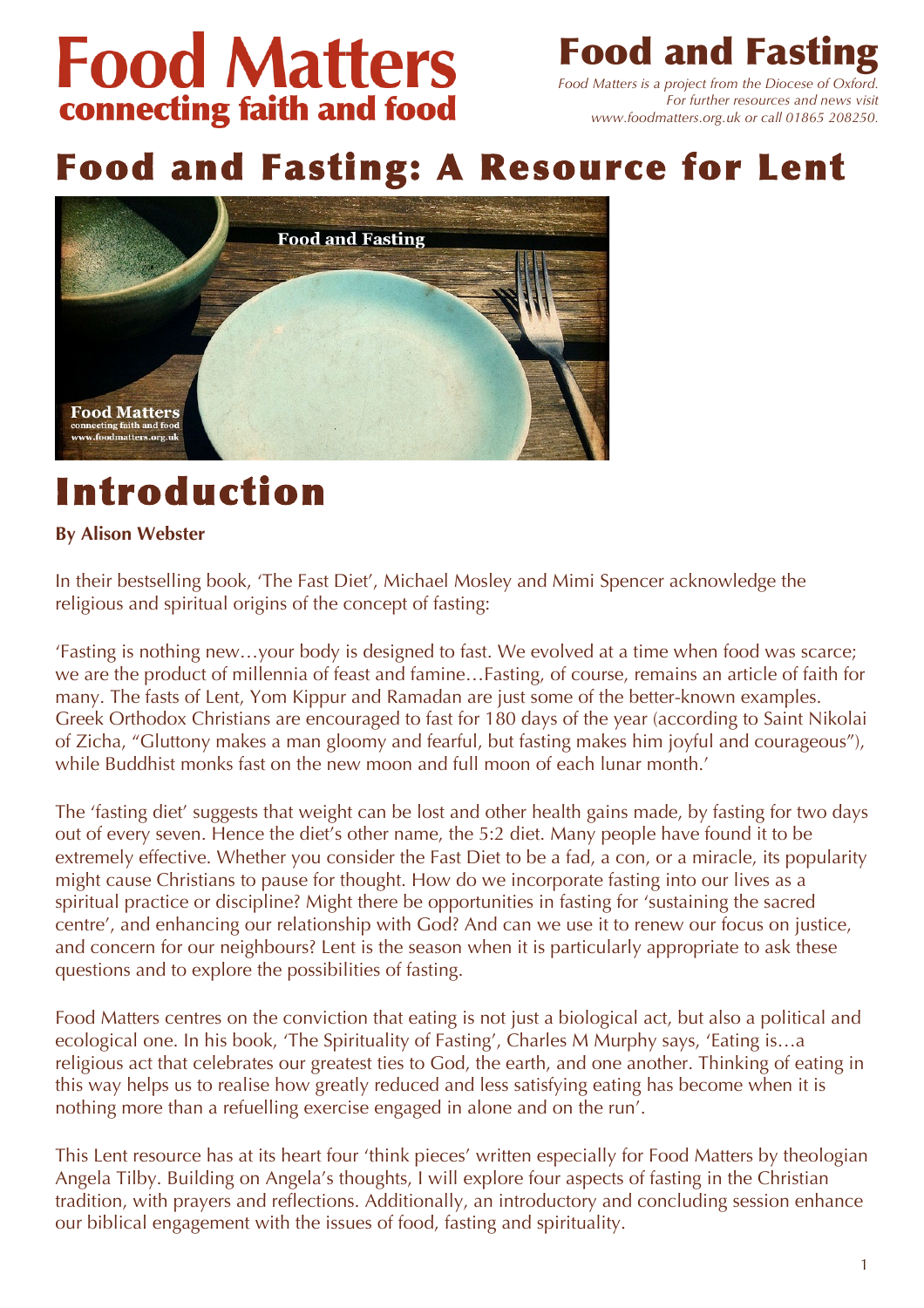# How to use this resource

Each session has material for group study as well as for individual prayer and reflection. As a group, begin with the Bible Study recommended. Read the passage and discuss the questions together. Follow this by reading out the Reflections. Further discussion might focus on new issues contained in the Reflections, and on drawing the links between the Bible passage and the Reflections. A concluding prayer is offered for each section.

# 1) Thinking About Food

### **Bible Reading: Acts 10**

- **Read the story of Peter and Cornelius together.**
- What mention is made of food in the passage?
- What is the significance of eating and drinking in the passage?
- Think of an occasion when you have been challenged to eat food that was strange to you. What happened? How did it feel? What did you learn?

#### **Reflection**

What we eat, how and when are crucial to our identity and culture. Food can function to transcend barriers between human beings, but it can also reinforce difference and be a source of conflict. Religious traditions can have very strict rules about what food is clean and unclean - and each of us has our boundaries about what we consider to be edible and inedible. British culture, for instance, finds it acceptable to eat pigs, cows and sheep, but not horses or dogs. Other cultures differ. Vegetarians within any culture find it unacceptable to eat flesh of fish or animal.

Food can be a means of cross-cultural exploration. A key way of learning about someone who is different from us is to eat their food, and learn about its origins and methods of preparation. We can build community through sharing food. How interesting, then, that God chose to challenge Peter's assumptions about clean and unclean foods as a way to open his eyes to the much bigger point that it was time to welcome Gentiles into the Christian community, and to build it beyond the boundaries of Judaism.

#### **Prayer**

- God of limitless boundaries and a generous heart,
- Open us to the risk of expansion.
- Give us the curiosity to try new things,
- To always be alert to your presence
- In unexpected places.
- Keep us learning, growing and asking questions
- For the sake of your kingdom on earth,
- Amen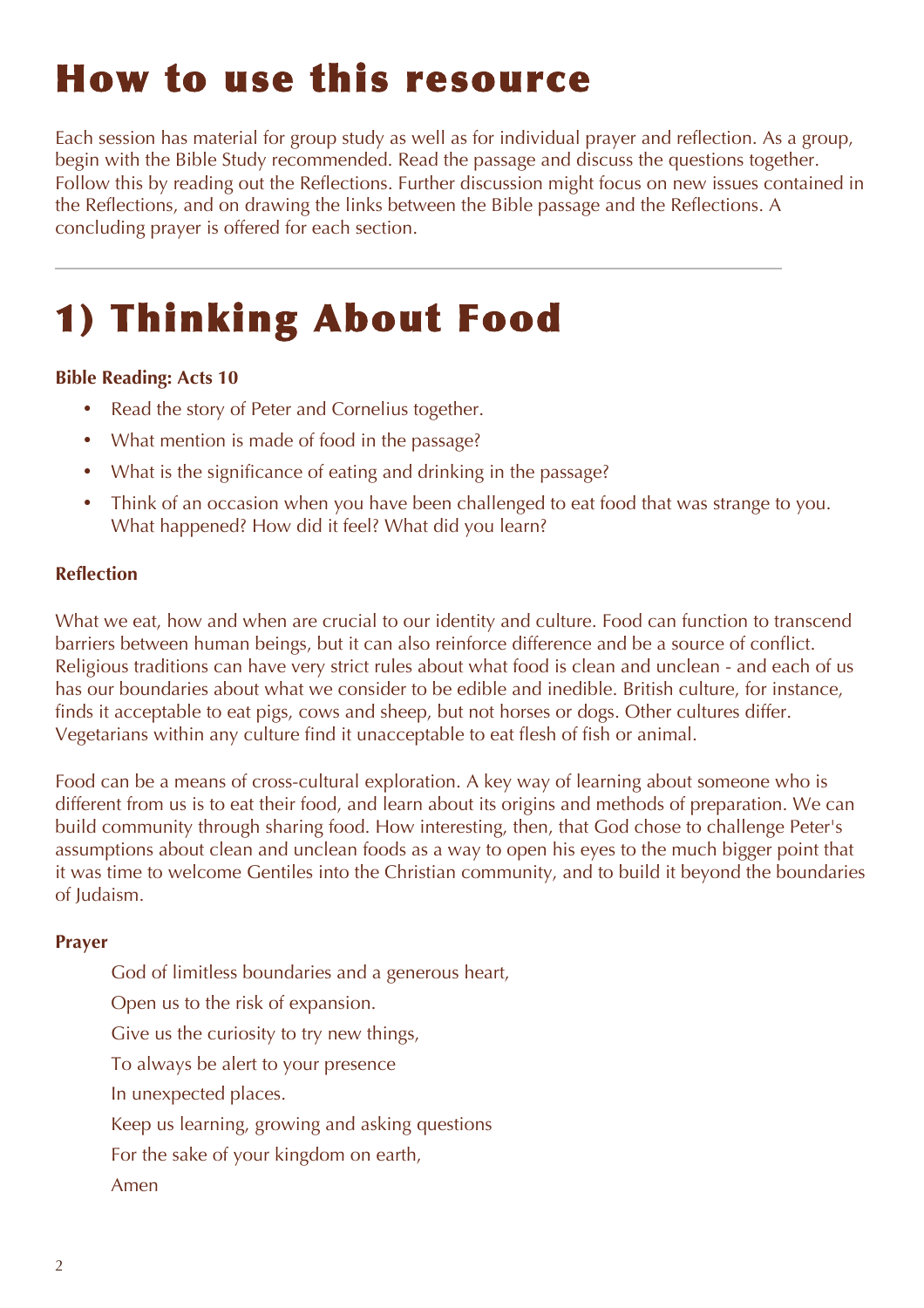# 2) Food and Dieting

## **Bible Reading: 1 Corinthians 6: 12 - 20**

- Read the passage together.
- What aspect o this passage strikes you most powerfully?
- What does it suggest are the characteristics of a Christian approach to bodiliness?
- What do you think constitutes 'enslavement' (v 12) and how can it be avoided?
- If our bodies are 'temples of the Holy Spirit', how should we eat?

### **Reflections**

### **By Angela Tilby**

We have a troubled relationship with food these days. We worry about what is in it. We worry about our weight and our health. One of the new diets that is being talked up at the moment is the two day fasting diet. Eat what you like for five days, but limit your intake to about 500 calories for two days a week. Many claim to have lost pounds on this regime. But the success of a diet depends on whether it works in the long term, and managing two days on starvation rations is a tall order when the weeks turn into months and you are still barely eating for two days a week. If you have to watch your weight it is important to find a diet that works for you. By that I mean one which enables you to eat what you like. Personally I have found a version of the low-carb diet fairly satisfactory. I seem to be one of those people whose appetite is stimulated by starchy foods – it isn't the bread and pasta itself that puts weight on, but the fact of eating them that makes me hungry. Others do much better on a diet that is high is carbohydrate but rigorous about excluding as much fat as possible.

Part of our problem is that we shop in supermarkets. There are just too many foods available in too many bewildering and tempting varieties. We pick up more than we need or want and then either consume or waste what we cannot eat. So those of us who easily overeat may be wise to work out what they can happily do without and make it a habit. As long as it is green it is good for you. God likes green and so should we.

## **Fasting and Dieting**

## **By Alison Webster**

Fasting has fallen out of favour in most Christian denominations these days. This is due, in part, to past excesses of self-starvation and mortification of the flesh, now considered barbaric and unnecessary. Throughout scripture, however, fasting is referred to as abstaining from food and drink for spiritual purposes. 'Complete fasting' means eating and drinking nothing – not even water (without supernatural intervention this can last up to 3 days only, for obvious reasons). 'Partial fasting' refers to limiting the amount of food we eat, but continuing to take liquids. This can be sustained for short periods of time (for instance, John Wesley would take no food before 3pm on Wednesdays and Fridays), or for weeks. In Christian terms at least, the key difference between dieting and fasting is that the former is undertaken for physical purposes, the latter for spiritual ones.

Dieting is, of course, virtually compulsory in our society. Theologian Charles Murphy says, '…our national eating disorder explains how dieting has replaced fasting for many people. People diet, of course, in order to achieve better health. Often, however, dieting becomes an obsession if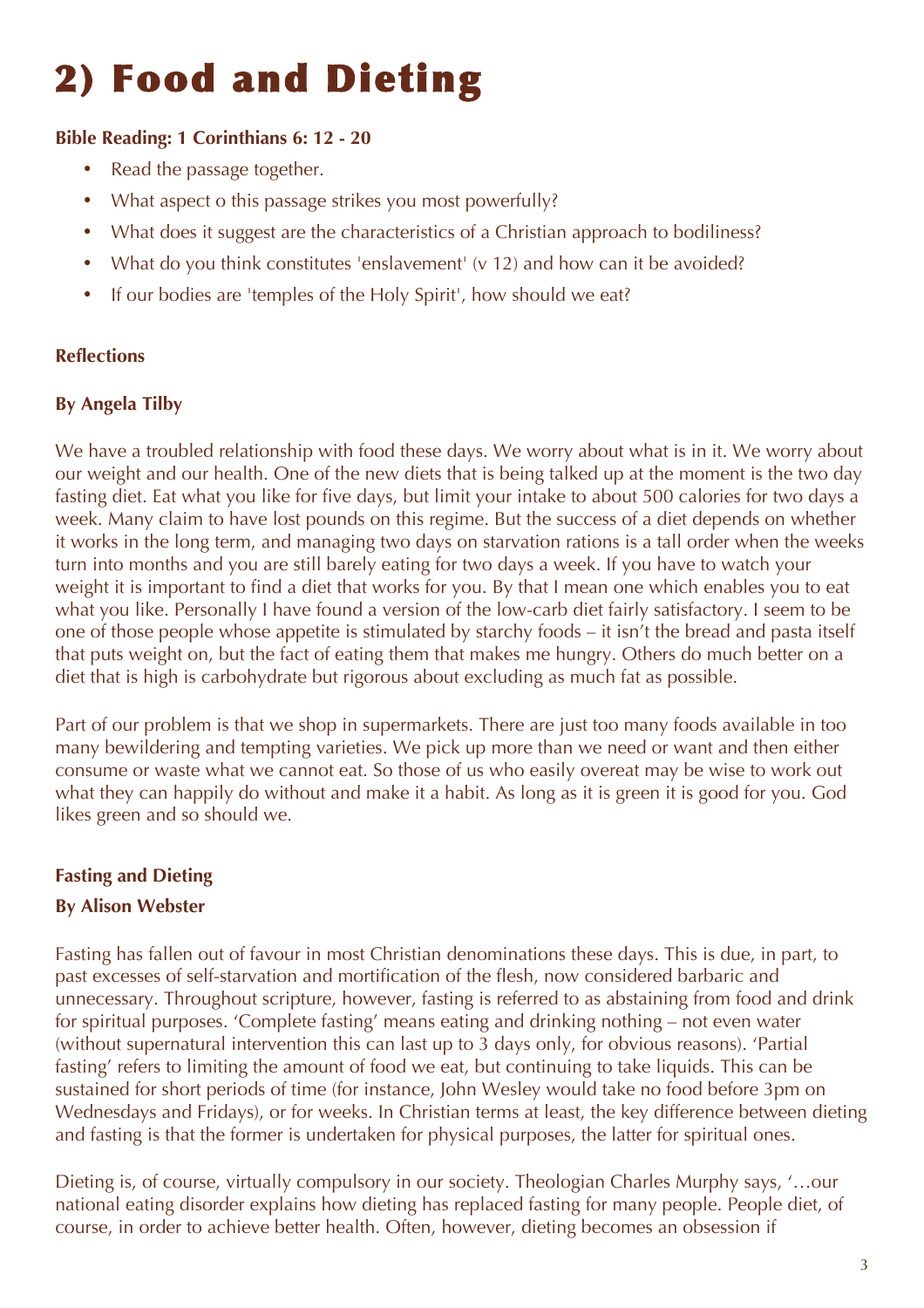individuals have absorbed cultural models of beauty and attractiveness that are inhuman and oppressive and that cause them to hate themselves and their bodies'.

In other words, dieting can be a sickness. It can involve alienation from the body, and often leads to a complete loss of ability to recognise hunger and fullness. Fasting, by contrast, should be about befriending the body and learning to listen to it more carefully and closely.

#### **Prayer**

God who calls us 'beloved', You made each of us A fragile ecosystem, Not entire unto itself, But vulnerable To disruption by others; Open, needing, desiring, To be loved. Remind us that, Just as without food and water We quickly fade And become weak, So also, without others We cannot live. And without you, There is no reason to.

Amen

# 3) Food and Discipline

#### **Bible Reading: Matthew 11: 11 - 18**

- Read the passage together.
- What questions do you have about this passage?
- Have you 'given something up' for Lent? Is so, what, and why?
- What is the value in giving things up?
- Is there something new you would like to embrace?
- How did eating and drinking, or refraining from eating and drinking, help John the Baptist and Jesus in their respective callings? What relevance does this have for us?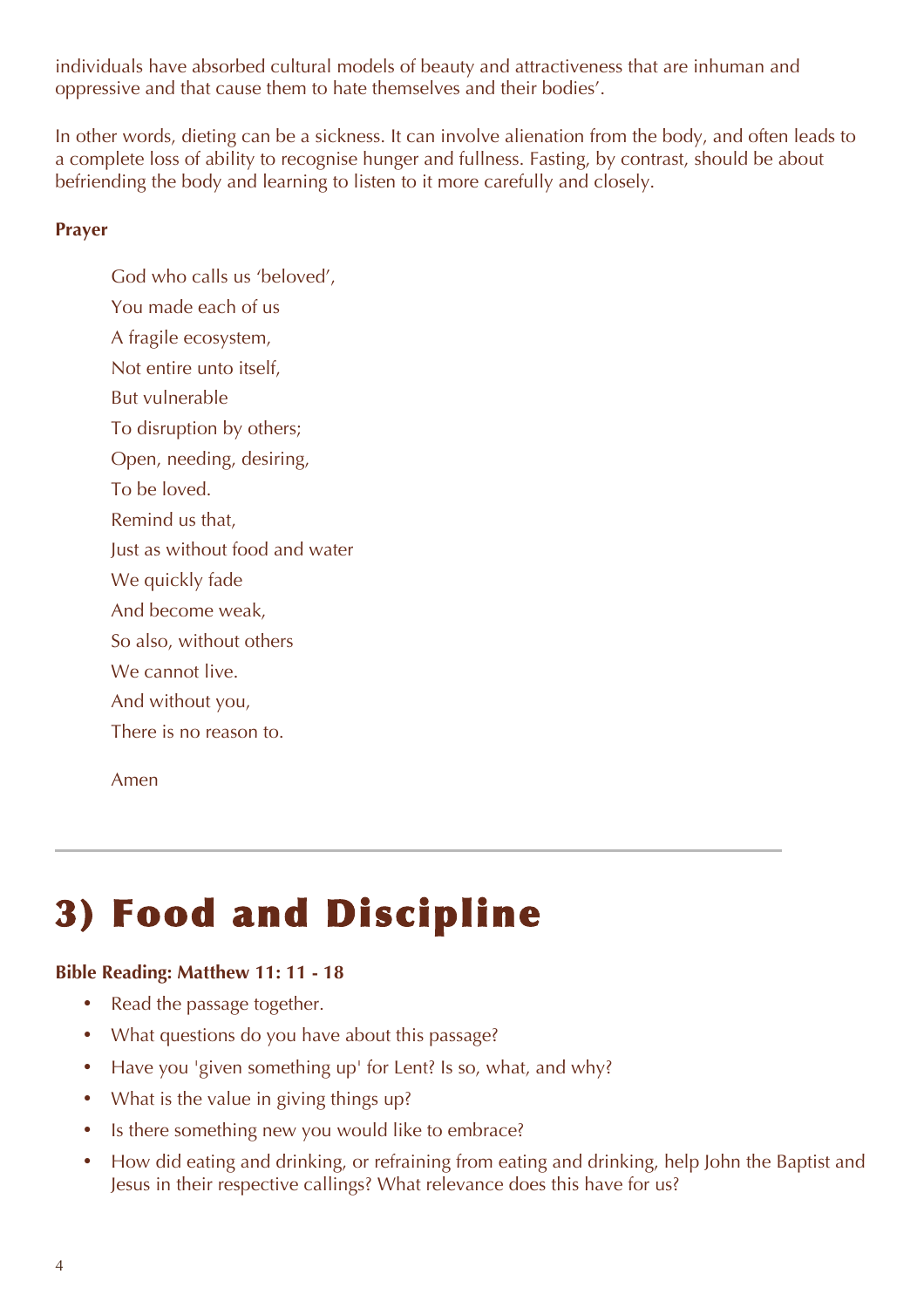### **Reflections**

### **By Angela Tilby**

For centuries Christians took fasting and abstinence seriously. Many still do. The Orthodox abstain from certain foods through Lent, subtracting more items from the daily diet as they approach Holy Week until they reach a total fast. I have no doubt that fasting is an authentic spiritual discipline and an aid to prayer. I firmly believe this in theory but I have to confess that I personally struggle to practice it as I like food a lot and am nearly always aware of when the next meal is due. I try to abstain from something in Lent, even if it is only chocolate. The hardest thing I ever gave up was tomato ketchup. It made chips, sausages and all the things I really like so boring. But the result was that I kicked the ketchup habit for good. It just didn't taste right after forty days without.

The only time I really got into fasting was when I was rather depressed. I saw the pounds drop off and it made me feel strong. And that worried me. The trap for anorexics is that they feel empowered from the sense of control they get by not eating. It is not that they don't feel hungry, they do, but they feed on their own hunger. Many in the fashion industry drink and take drugs rather than eat normally, because they might lose work if they put on weight. Those who fast for spiritual reasons sometimes express an unattractive superiority of spirit, claiming to be not only physically, but morally more pure than others. Medically much of this claim is nonsense. We are not normally full of toxins; our digestive organs take care of that. The best fasting, as Jesus suggested, is that done in secret and in a spirit of penitence while we go about our normal life.

# **Fasting as a Spiritual Practice**

### **By Alison Webster**

Fasting reminds us that we are, first and foremost, spiritual beings and children of God. When Jesus taught his disciples the Lord's prayer, he suggested that they say, 'Give us today our daily bread'. Another meaning of the Greek word we translate as 'daily' also means 'beyond material'. In other words, we do not live by bread alone, but by 'every word that proceeds from the mouth of God.' (Matthew 4:4) Fasting can remind us of our complete dependence upon God for our lives and our livelihoods. As David writes in Psalm 69:10, 'I humbled my soul with fasting'.

Fasting is said to help us to keep a balance in our lives – to keep things in a healthy perspective, and to resist cravings for things we do not need. Some Christians abstain from things other than food: social media, TV, use of mobile phones, noise, and people, as a way of reconnecting with what is important, refocusing on God, coming closer to God and sidelining distractions.

This focus can help us with the important spiritual practice of discernment. Each of us is unique and infinitely beloved of God, and we each have a unique role to play in the world. When we fast we can concentrate and reflect on listening to what God wants of us in our lives. Those who fast regularly sometimes say that the process helps them to uncover emotions lying below the surface of their awareness - anger, bitterness, jealously, etc. Apparently the things which are within us surface when we fast. They can then more readily be dealt with, so that the 'fruits of the spirit' can be cultivated in their place.

Because it redirects us towards God, fasting is a joyful act. As Jesus said, 'When you fast, do not look dismal, like the hyprocrites, for they disfigure their faces so as to show others that they are fasting…But when you fast, put oil on your head and wash your face, so that your fasting may be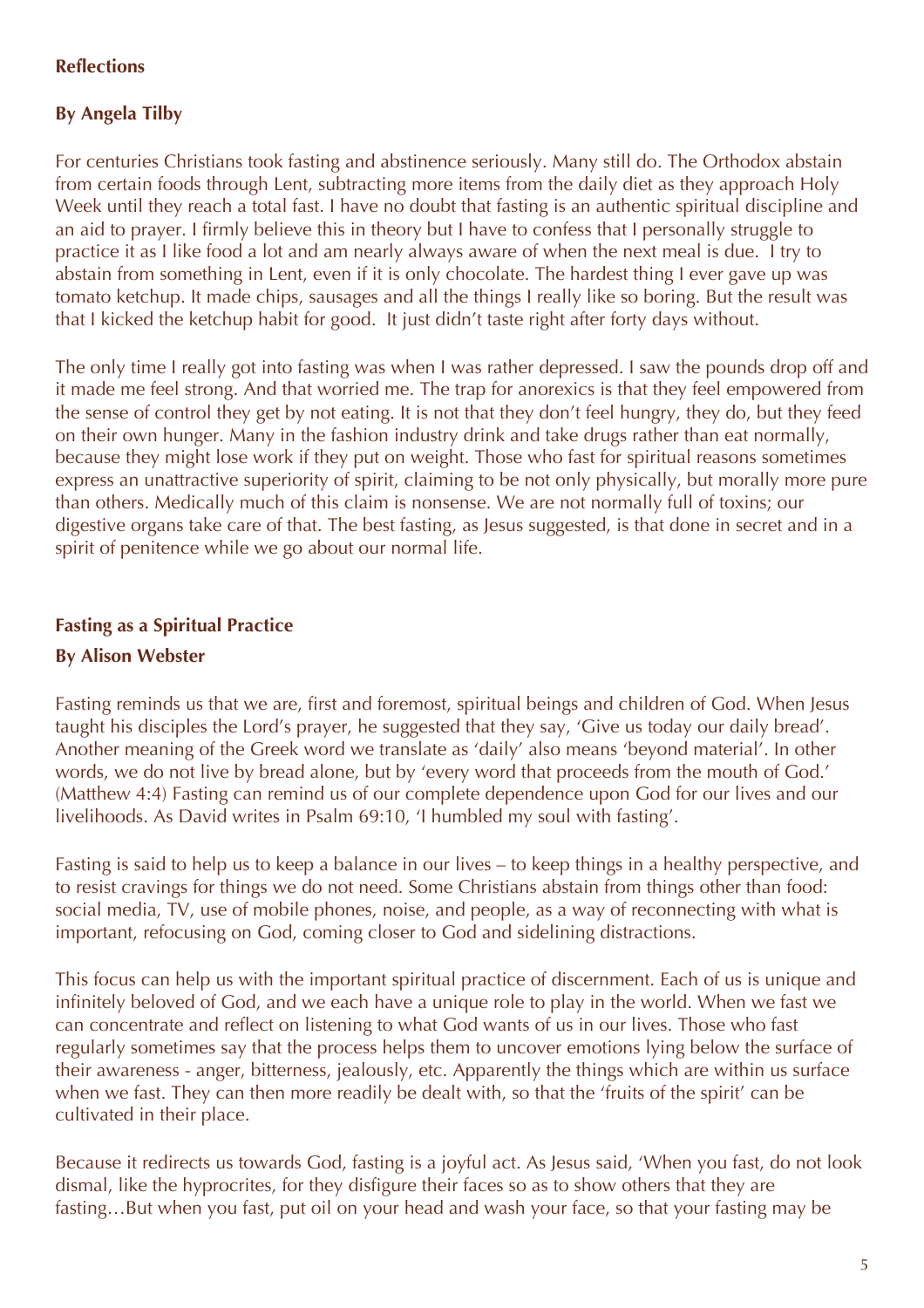seen not by others but by your Father who is in secret; and your father who sees in secret will reward you' (Mt 6: 16 – 18)

#### **Prayer**

- God of infinite understanding,
- Only through you
- Can we find a way
- **Through**
- Our confusions, fears, uncertainties;
- Our wanting and wishing and waiting.
- We cannot see
- What you see.
- We cannot believe
- That you believe in us.
- We cannot love ourselves
- In the way that you love us.
- Give us a thread to cling onto,
- A delicate lifeline
- To guide us
- **Through**
- And beyond.

Amen

# 4) Food and Justice

### **Bible Reading: Luke 16: 19 - 31**

- Read the story of the rich man and Lazarus together.
- What are your feelings as you read this story?
- Which of the characters do you relate to most immediately?
- What does it say to us about food poverty in our world today?

### **Reflections**

•

## **By Angela Tilby**

Sugar is evil, fat is evil, processed meat is evil. Avoid fruit juice and fizzy drinks, don't eat ready meals. Cut down on the booze, eat your five a day of veg and fruit. I suppose it is inevitable that those who are concerned for the nation's health should issue this constant stream of food advice but I grow weary of it, and the constant guilt it produces in those of us who are less than perfect. The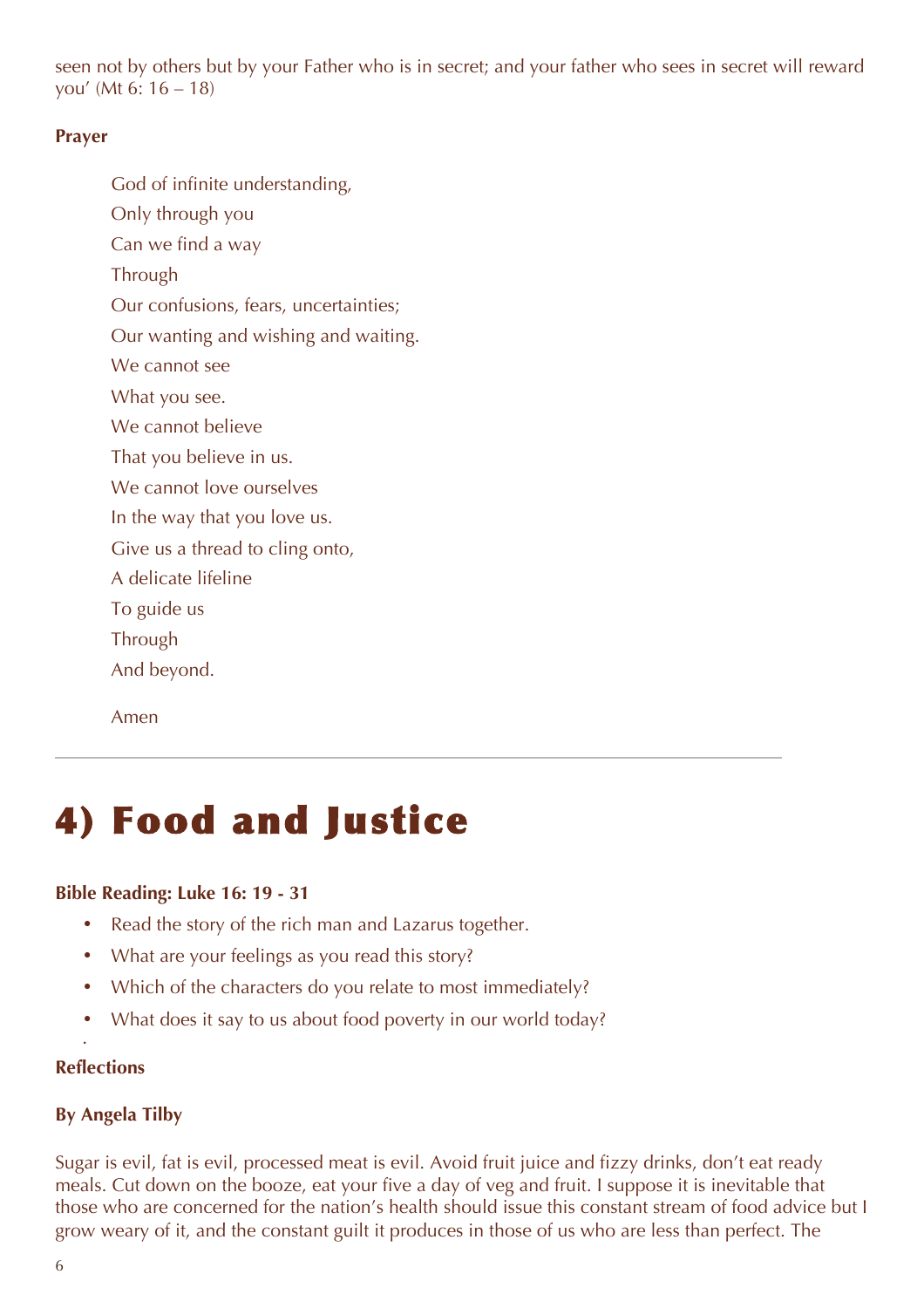problem is with this advice is the assumption that people have a choice. Yet sheer economics prevent many people from taking up the message. Good food does not come cheap. If you want to eat well, buy the best, or grow your own vegetables and keep your own chickens. Most of us don't have such choice. We do not live near to an independent butcher, an organic greengrocer, and a baker who produces fresh healthy bread twice a day. And even if you do so, you will pay a lot for what you get. You can see why those who are struggling to pay the bills are inevitably driven towards food that is cheap and satisfying rather than food that is wholesome. Cheap ingredients laden with salt, sugar and fat provide an instant lift while setting up a craving for more. My first ever Krispy Kreme donut was a salutary experience. Before I had finished eating it I was longing for another. I was hooked at the first bite.

Yet what do we serve up at church events? Sausage rolls, fizzy drinks, squares of pizza? Pity the Archdeacons and Bishops who have to live on such fare! The former Bishop of Salisbury used to keep a banana in his car and eat nothing until he was safely back inside. Why can't the Church do some creative thinking about food that is both cheap and good? It would speak volumes about the goodness of God in creation.

# **Fasting and Justice**

## **By Alison Webster**

In his book, 'The Spirituality of Fasting', Charles M Murphy says, 'Social charity is the defining characteristic of Christian fasting. One of the main reasons Christians fast is to fight against innate human selfishness and possessiveness, and to resist the social forces that drive us to consume more and more of the earth's resources at the expense of the poor. They fast to practice solidarity with the poor by practicing the virtue of temperance'.

Resisting selfishness and possessiveness within ourselves is important, but equally so is the imperative to work to remedy unjust structures; to campaign for justice, especially in all aspects of food production, distribution and consumption.

One of the most powerful biblical injunctions about fasting comes from the prophet Isaiah, who clearly rejects fasting if it is not accompanied by a true change in how we live:

'Is not this the fast I choose: to loose the bonds of injustice, to undo the thongs of the yoke, to let the oppressed go free, and to break every yoke? Is it not to share your bread with the hungry, and bring the homeless poor into your house; when you see the naked, to cover them, and not to hide yourself from your own kin?' (Isaiah 58:  $6 - 7$ )

There is much structural injustice at work in our world, including within our own country. According to a recent report, 'Walking the Breadline: tackling the scandal of food poverty in Britain' Oxfam UK and Church Action on Poverty draw our attention to the fact that in Britain right now:

- four million people do not have access to a healthy diet; nearly thirteen million people live below the poverty line, and it is becoming harder and harder for them to afford healthy food.
- People who are forced to live on an inadequate diet have a significantly increased risk of developing serious health conditions such as cancer, heart disease, obesity and diabetes. They are also more likely to suffer from stress, ill health, poor educational attainment and shortened life expectancy.
- The rising cost of living combined with austerity cuts is forcing poor families to choose whether to pay their bills or put food on the table.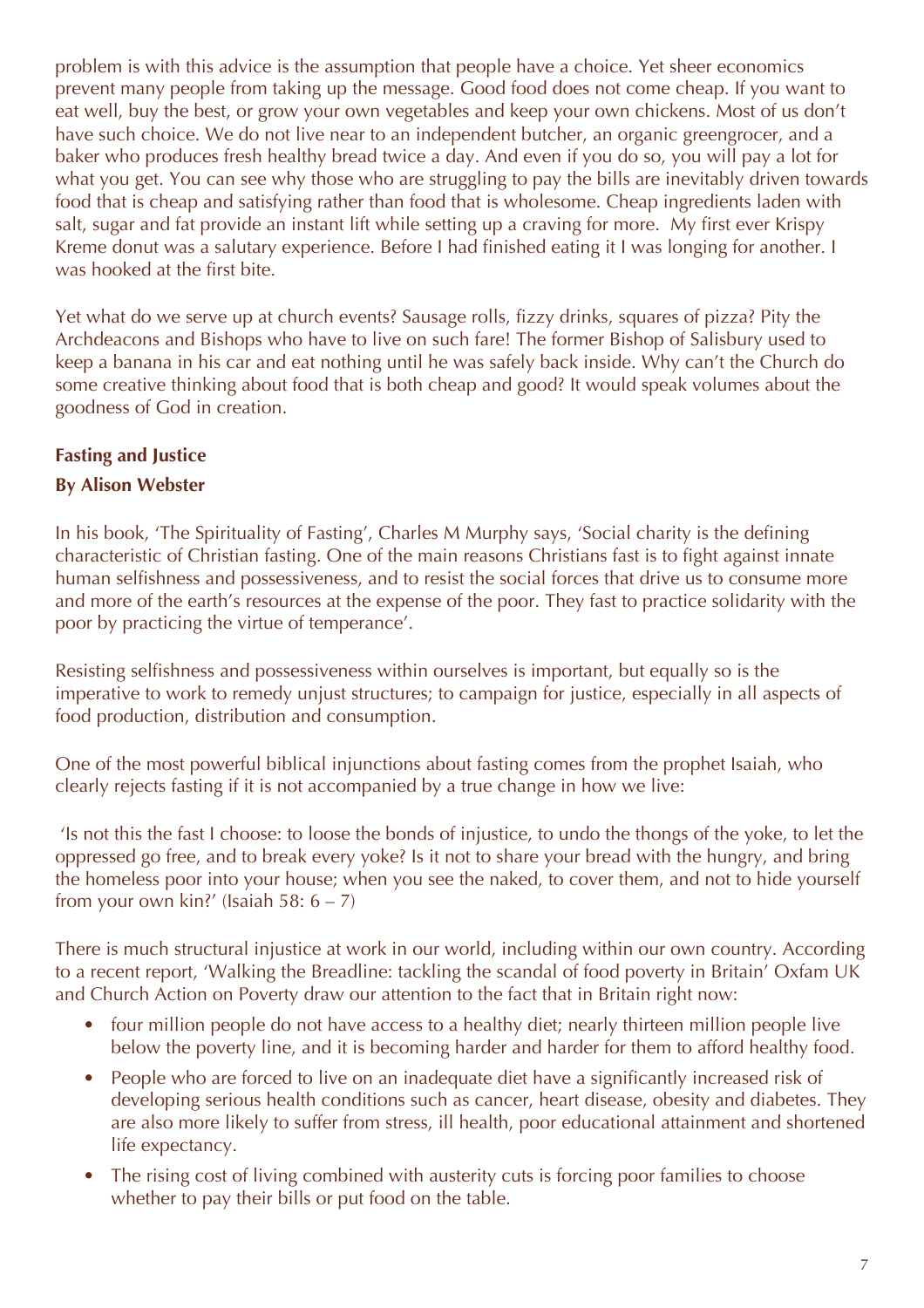- Food banks and charities are currently meeting the essential needs of many families and individuals in crisis, feeding adults and children who would otherwise have nothing to eat.
- Over 500,000 people are now reliant on food aid the use of food banks and receipt of food parcels. Changes to the benefit system and benefit sanctions, are the most common causes of people using food banks.

#### **Give us This Day our Daily Bread: A Reflection**

This reflection can be used as part of an act of worship, to highlight food issues.

Give out a small piece of bread to each participant at the beginning, and invite them to hold it, then eat it or simply look at it, as they see fit. Then say:

This, my friends, is a piece of bread.

Bread comes in many forms. It can be made of a variety of flours: With yeast or without. Bread is important in many cultures.

Bread is diverse.

•

Bread stands for all food, and therefore is symbolic of abundance.

It speaks of all gifts and all giftedness, and therefore of grace and generosity.

But it also represents austerity and scarcity.

It is the food of Birkenau and Belsen, as well as the food of the banquet.

It is the most basic and cheap of subsistence foods.

We measure our economy by benchmarking the price of a loaf of bread.

Those living in poverty are said to be living 'on the breadline'.

This is the line that separates eating and not eating;

Choice and no choice;

freedom and enslavement.

A reading from Simone Weil's, 'Waiting for God':

'Bread is a necessity for us. We are beings who continually draw our energy from outside, for as we receive it we use it up in effort. If our energy is not daily renewed, we become feeble and incapable of movement. Besides actual food, in the literal sense of the word, all incentives are sources of energy for us. Money, ambition, consideration, decorations, celebrity, power, our loved ones, everything that puts into us the capacity for action is like bread. If any one of these attachments penetrates deeply enough into us to reach the vital roots of our carnal existence, its loss may break us and even cause our death. That is called dying of love. It is like dying of hunger. All these objects of attachment go together with food, in the ordinary sense of the word, to make up the daily bread of this world. It depends entirely on circumstances whether we have it or not. We should ask nothing with regard to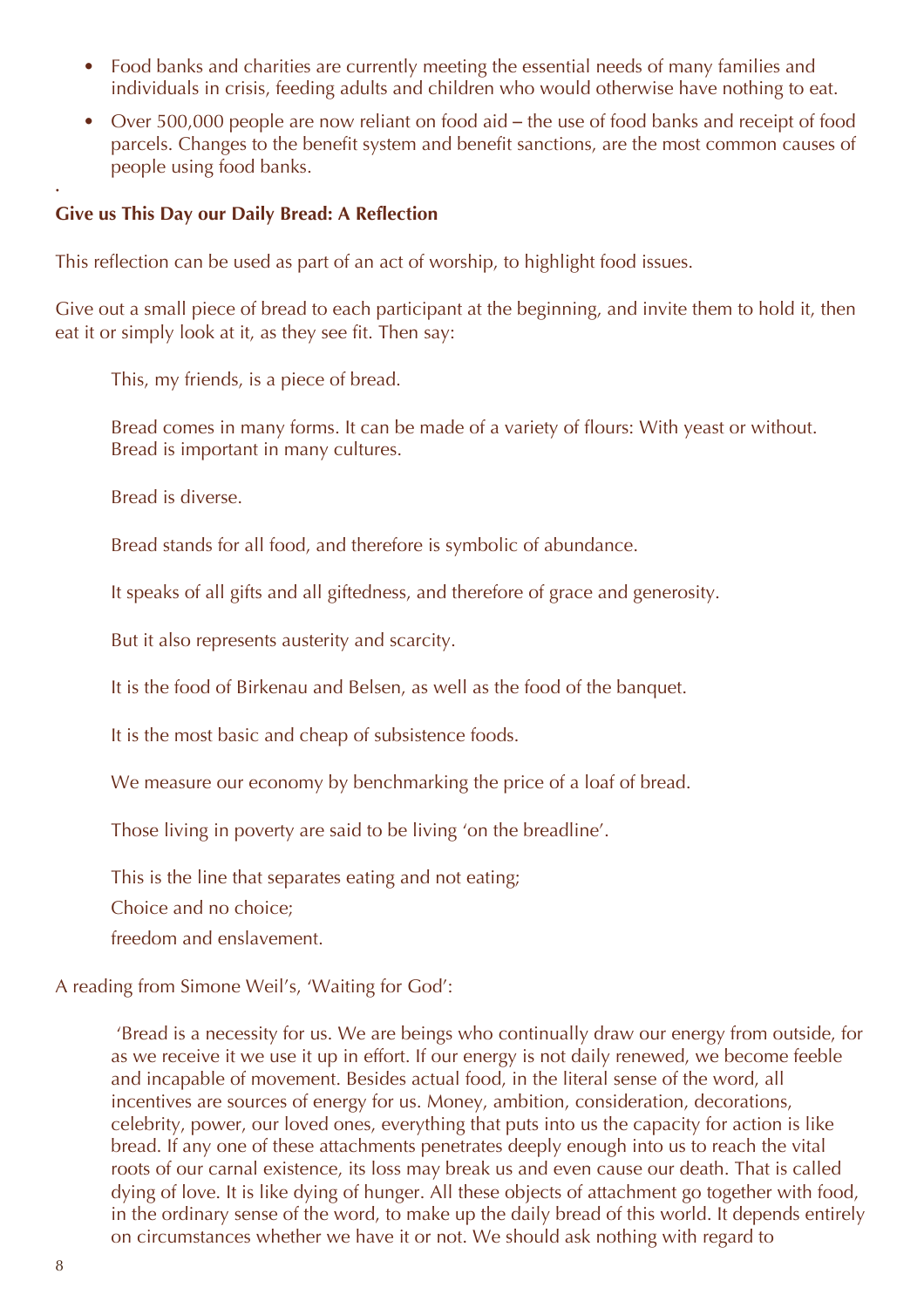circumstances unless it be that they may conform to the will of God. We should not ask for earthly bread.'

Say the Lord's Prayer together.

# 5) Food and Beauty

#### **Bible Reading: Song of Songs 4: 10 - 16 (or just about any passage from this book)**

- Read the passage together.
- Which of the five senses are evoked in this passage?
- How many kinds of food and drink are mentioned?
- How are they used to celebrate bodiliness and beauty?
- How is sensuality reflected in our spiritual practice as church?

### **Reflections**

•

### **By Angela Tilby**

I am addicted to Masterchef. I love the drama of it. The hopefulness of the amateur cooks, the theatre of the kitchen with the ingredients beautifully laid out, the crack of eggs, the spin of sugar, the fierce bubbling of a sauce reducing, the race against time, the anxious serving up and the final judgement of the experts. But I wonder what it is that I am really enjoying. Is it the game show element, the competitiveness? Or is it something rather more sinister, a kind of gastro-porn in which the finished plate is like the final unveiling of an unavailable body? C.S. Lewis once wrote that we could see how pornography represented a disordered bodily instinct if we compared it with our approach to food. We would never, he thought, drool longingly over food in the way we might over half naked bodies. But Lewis was wrong. There is a drool factor with food which is well exploited by chefs as well as food photographers. The glistening white plate with its delicate medallion of meat or fish, the brilliant orange baby carrot with its pale stalk intact, the smear of coulis seducing the eye before the tastebuds are engaged. Now I am not one to criticise good presentation; good food deserves to look good. But food is not a painting. It is in the end to be consumed, not gazed at. When we think of the amount of food we waste we should treat what we have with reverence and eat and drink with joy.

### **Fasting and Embodiment**

### **By Alison Webster**

Much of our contemporary life affirms the importance of bodiliness. The Christian tradition has, at times, been informed by an unhealthy dualism between body and spirit – the former being considered inferior to the latter. But most Christians now adopt a holistic approach, recognising that the body and the soul are inseparable and interdependent. We know God only as embodied beings (at least in this life), and we have to go deeply into ourselves to know God. I Cor 6: 19 reminds us that our body is a temple not a tomb.

Jesus summarised his mission as giving life: 'I have come that they might have life and have it to the full' (John 10:10), and St Irenaeus famously said that 'the glory of God is the human person who is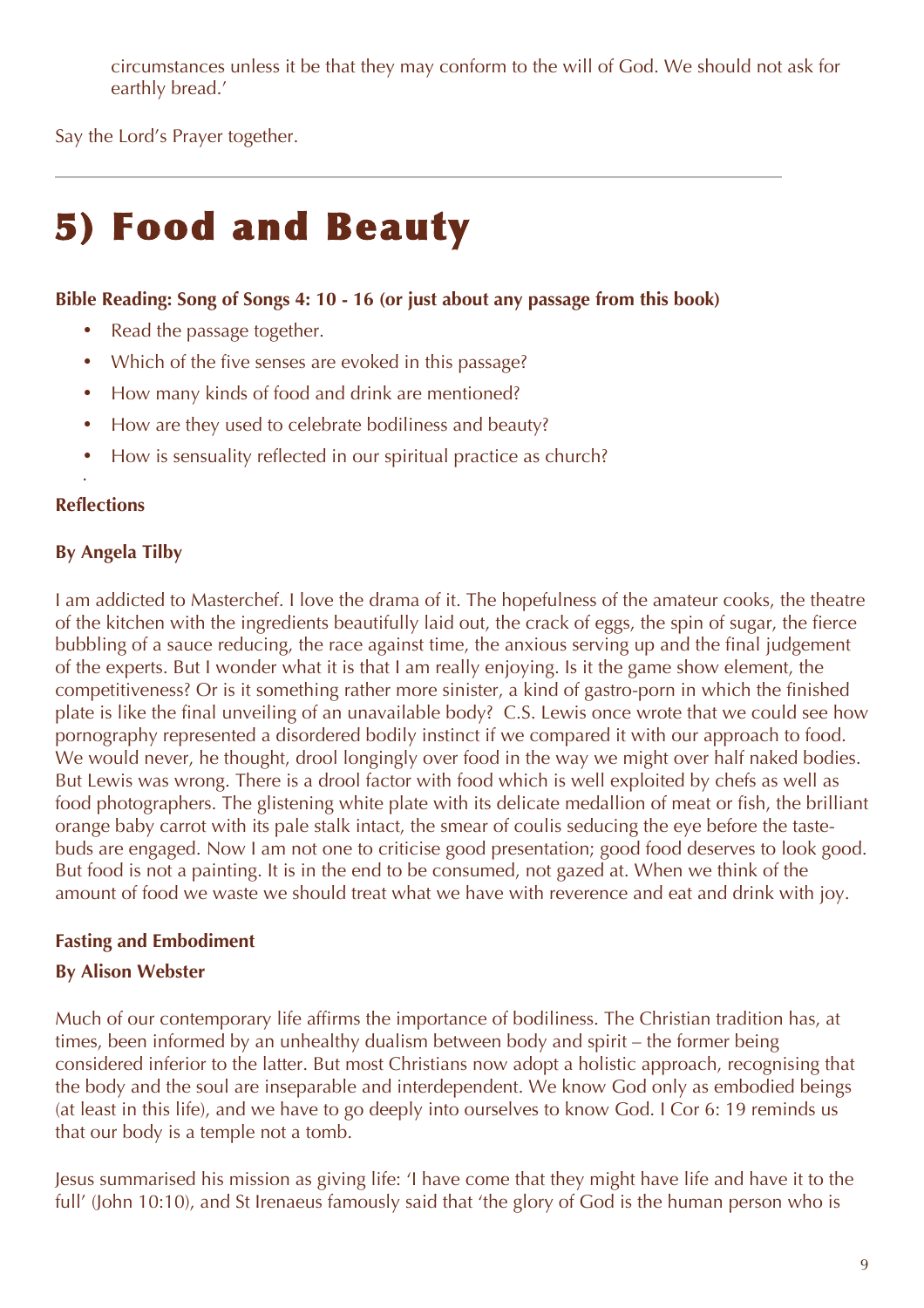fully alive'. As human beings we constantly make inferior choices. We do not choose what is best for us. Fasting can help us to refocus on the choices that allow us to be the persons we truly wish to be.

Fasting is not about self-hatred or self-punishment. It affirms the fundamental goodness of the human person, the uniqueness of and value of each one of us. It is not about diminishment, but about coming into one's own.

Could we therefore see fasting as a form of resistance? It is a way of working against the many culturally endorsed addictions that infect our modern lives: particularly individualism, materialism, commodification; the need for status, achievement, success; our inhuman pace of life and the environmental pollution that results from it.

#### **Prayer**

God of hills and skies, Oceans and rivers, Of the earth and of all growing things, Forgive our carelessness with our surroundings, Our casual dismissals, Our refusal to pay attention, To take note, To love what you have made. When we eat, Renew our senses, Sharpen our awareness, Of what we see, hear, smell, touch and taste. Remind us that the simple act of eating, Is a matter of life and death, And that what we eat, And how we eat it, Can give life to others, Or take it from them. Amen

# 6) Food and Forgiveness

### **Bible Reading: Luke 15: 11 - 32**

- Read the story of the Prodigal Son together.
- When and how is food an important part of the story?
- When the younger son is in want, what is he hungry for?